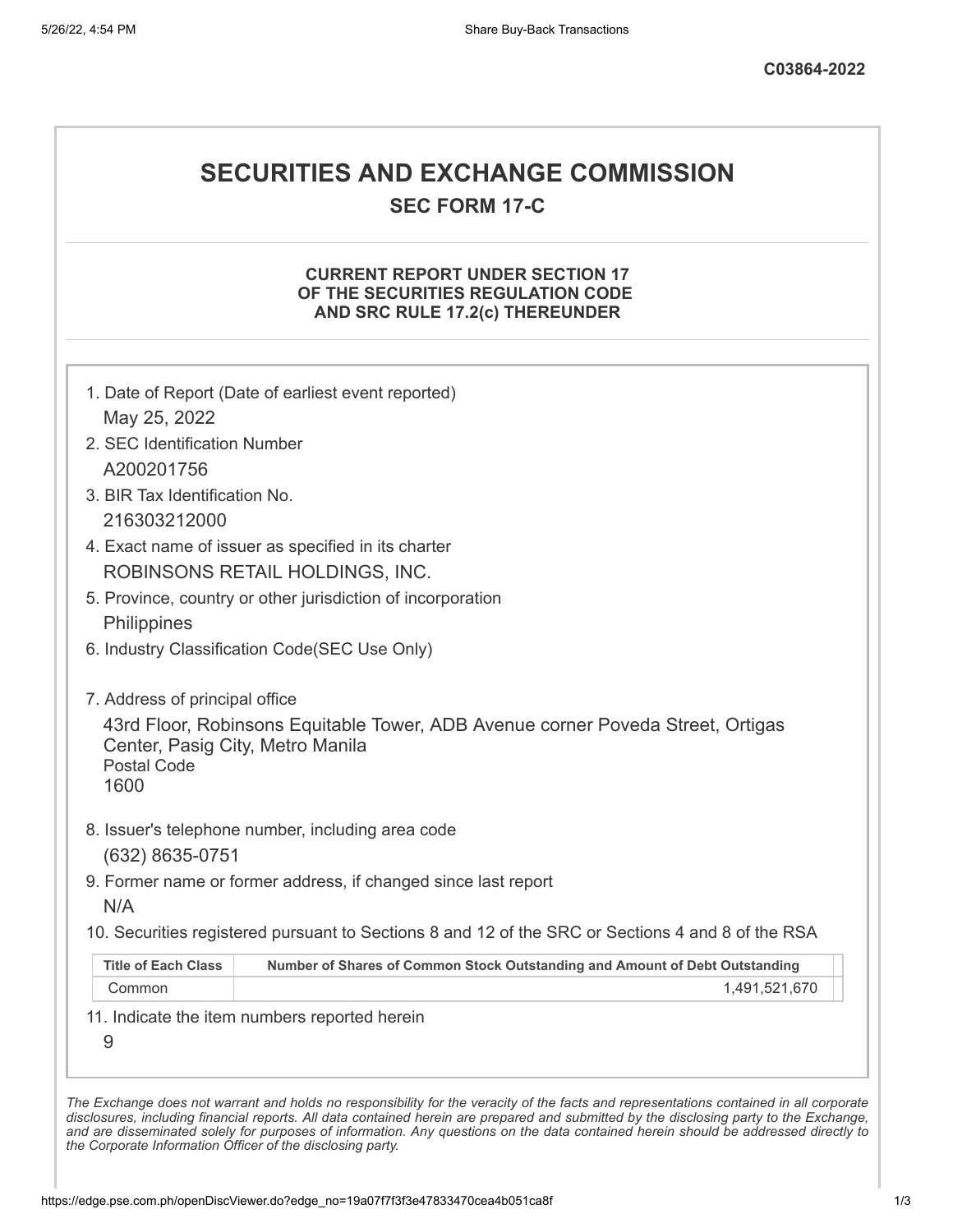5/26/22, 4:54 PM Share Buy-Back Transactions



# **Robinsons Retail Holdings, Inc. RRHI**

## **PSE Disclosure Form 9-1 - Share Buy-Back Transactions** *References: Section 9 of the Revised Disclosure Rules*

### **Subject of the Disclosure**

Robinsons Retail Holdings, Inc. Share Buy-Back Transaction

**Background/Description of the Disclosure**

Share buyback on May 25, 2022.

The Board of Directors of RRHI approved the share buyback program of Php2.0 billion on March 9, 2020. The Board of Directors of RRHI approved the extension of the share buyback program for the additional amount of Php2.0 billion on February 26, 2021.

On February 11, 2022, the Board of Directors of RRHI approved to further extend the share buyback program for the additional amount of Philippine Pesos: One Billion (Php1,000,000,000.00)

On April 27, 2022, the Board of Directors of RRHI approved to further extend the share buyback program for the additional amount of Philippine Pesos: One Billion (Php1,000,000,000.00)

The total amount allotted for the share buyback is Philippine Pesos: Six Billion (Php6,000,000,000.00).

# **Type of Securities**

| Common |
|--------|
|        |

Preferred N/A

Others N/A

### **Details of Share Buy-Back Transaction(s)**

| <b>Date of Transaction</b> | <b>Number of Shares Purchased</b> | <b>Price Per Share</b> |
|----------------------------|-----------------------------------|------------------------|
| May 25, 2022               | 6,580                             | 51.75                  |
| May 25, 2022               | 58,420                            | 51.80                  |
| May 25, 2022               | 50                                | 51.60                  |
| May 25, 2022               | 100                               | 51.65                  |
| May 25, 2022               | 100                               | 51.70                  |
| May 25, 2022               | 2,250                             | 51.75                  |
| May 25, 2022               | 10,300                            | 51.80                  |
|                            | 77,800                            |                        |

#### **Effects on Number of Shares**

|                           | <b>Before</b> | After         |
|---------------------------|---------------|---------------|
| <b>Outstanding Shares</b> | 1.491.599.470 | 1.491.521.670 |
| <b>Treasury Shares</b>    | 84,889,890    | 84,967,690    |

| <b>Cumulative Number of</b><br><b>Shares Purchased to</b><br>84,967,690<br><b>Date</b> |
|----------------------------------------------------------------------------------------|
|----------------------------------------------------------------------------------------|